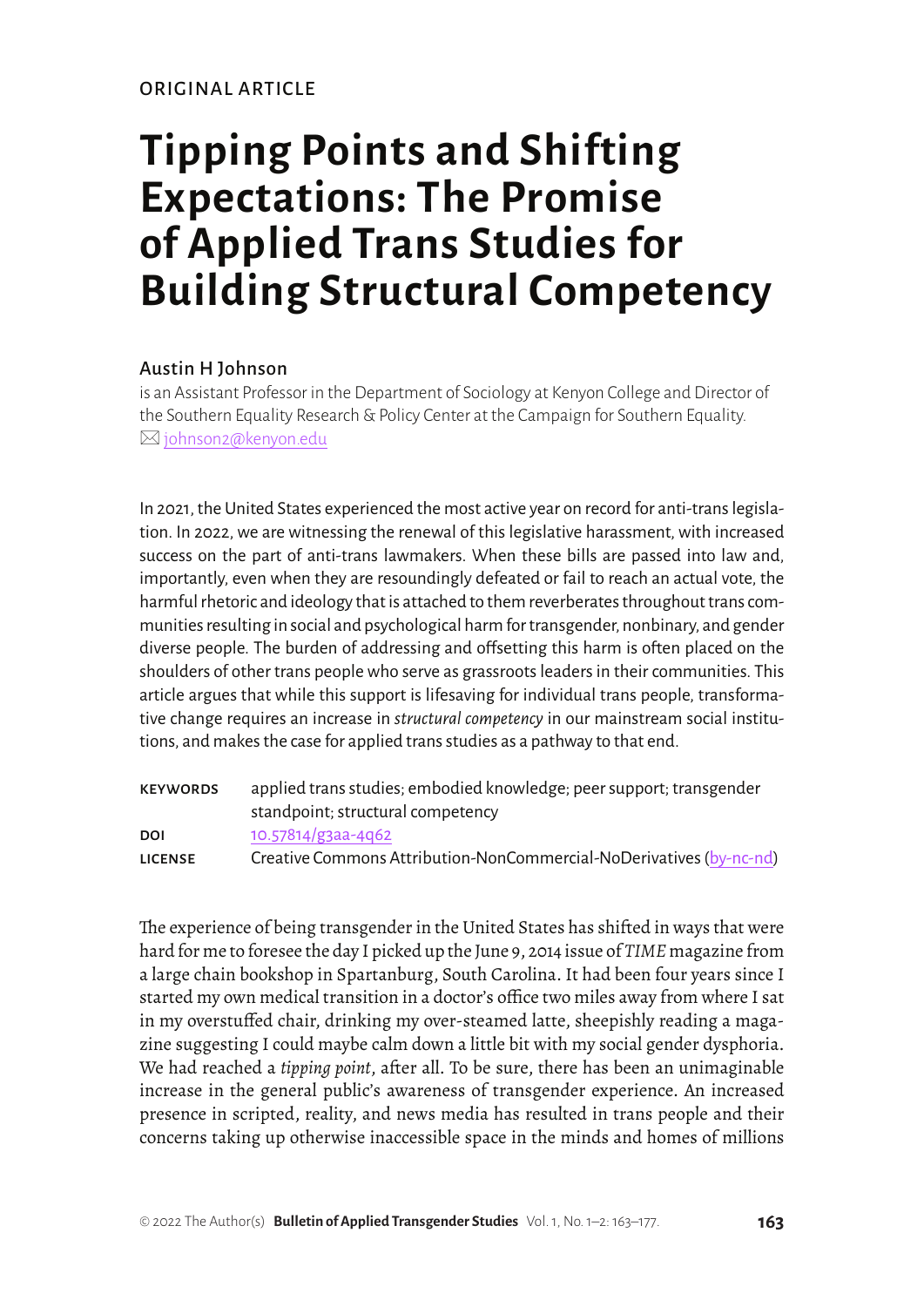of people (Billard and Gross 2020; Capuzza and Spencer 2018). As awareness continues to increase and more trans people feel comfortable being visible as such in their everyday lives, our central social institutions are being pushed by diverse factions of stakeholders to either facilitate or eliminate gender diversity. Increased activity meant to empower or constrain gender diversity has emerged in nearly every social context and institution.

Seven years after Black transgender actress and activist Laverne Cox appeared on the cover of *TIME*, we seem to have reached another tipping point. The American Civil Liberties Union (ACLU) named 2021 the most active year on record for anti-trans legislation in the United States (Krishnakumar 2021). Right wing activists and anti-trans lawmakers tested out the viability of their approaches in statehouses across the country in 2021, slightly tweaking them at each iteration to see which approach would hold up under legal scrutiny (strict or otherwise). In many cases, trans and queer activists worked tirelessly to defeat these proposals. They organized public protests and facilitated outreach campaigns; they attended state and local legislative sessions and gave impassioned public testimony on behalf of trans youth and young adults; they created community care spaces to process the political moment and facilitate the provision of direct services and mutual aid during the onslaught of attacks; they built coalitions made up of diverse stakeholders, trans people, and cis allies who were already leading a variety of social justice organizations across their communities (e.g., Branigin 2021; Brown 2022; Rummler 2022). Working together, these activists demonstrated the kind of power that can be seized when individuals come together as a community, make the decision to approach social problems with a collective orientation, and combine resources so that everyone has what they need to contribute to the best of their ability. Unfortunately, these efforts also revealed the limitations of our power and the remaining work that is required from all of us beyond the defensive strategy of political whack-a-mole that has gripped our movement in recent years.

In 2022, we are witnessing the renewal of this legislative harassment. State and local lawmakers concentrated in the US Southeast, but increasingly spread out around the country, have already put pen to paper to prevent and sanction the provision of life-saving medical care to trans kids and young adults; rule out the acknowledgement of trans and queer identities in public education; make it illegal for trans kids to play sports on teams that reflect their gender identity; punish people for using the restroom or a fitting room in a public space; offer safe harbor to those who shapeshift religious doctrine to condemn, rather than love, thy neighbor; and in some cases to frame the provision of support by a parent, caregiver, teacher, or other authority figure as child abuse or grooming (e.g., Burns 2022; Carlisle 2022; Ishisaka 2022; Yi 2022). To rally support, proponents of this legislation rely on tropes that stigmatize trans, nonbinary, and gender diverse people as dangerous, predatory, deceptive, and sociopathic (Sessa-Hawkins 2021).

An especially cruel and harmful component of the recent string of negative policy proposals, the majority of this legislative harassment targets trans youth and young adults, as well as the adults or authority figures in their lives who might offer them support and resources (e.g., Branigin 2022; Sosin 2022). Even when bills are defeated, and conservative activists are unable to use the power of law to control trans people, the rhetoric does a fair amount of the job for them. A research group in the United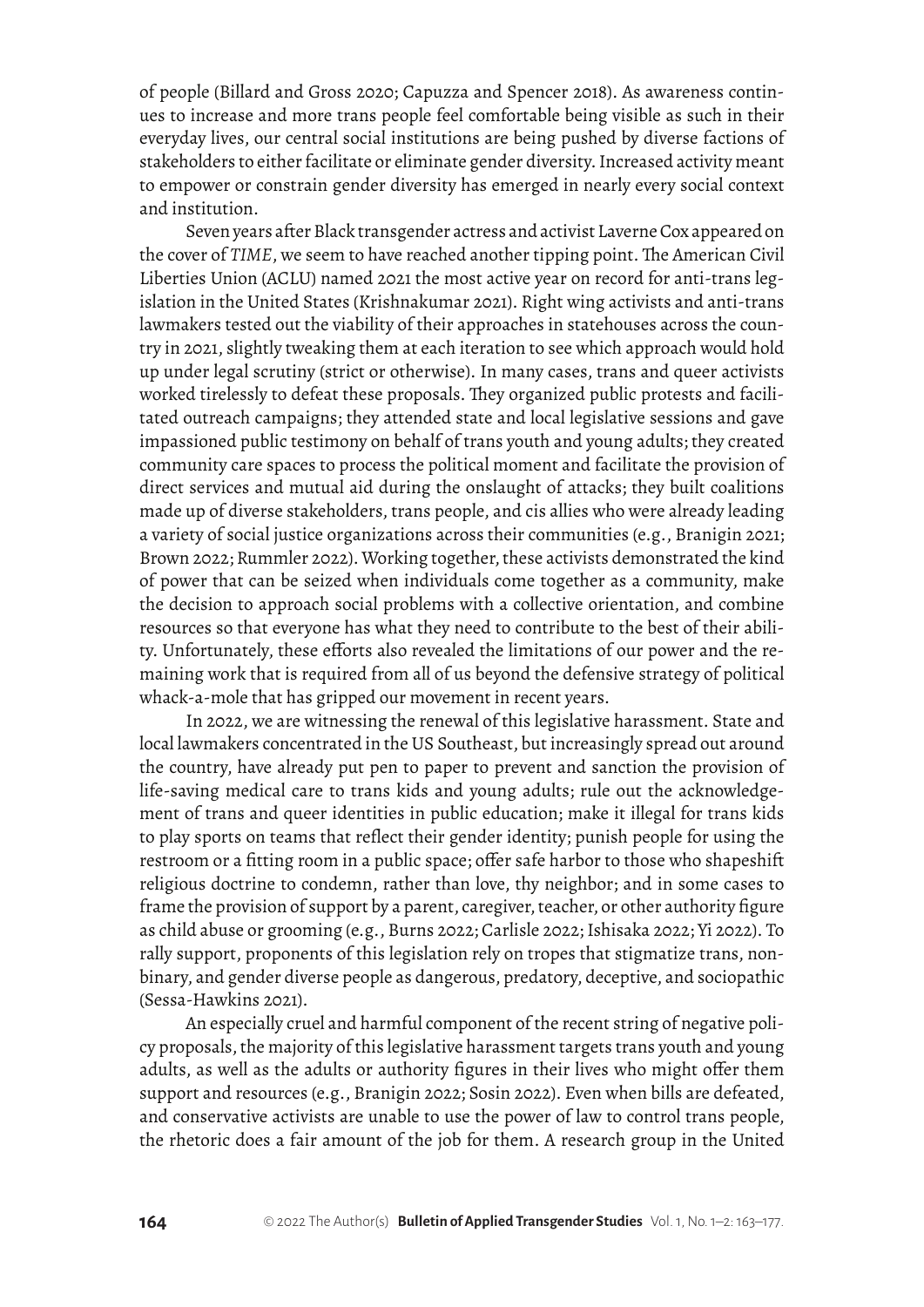States conducted focus groups with trans and gender diverse youth to explore the perceived impact of the political climate on young trans people's well-being (Paceley et al. 2020; Paceley et al. 2021). They found that anti-trans rhetoric leads to the development of dangerous social environments, noting increased suicidal ideation, increased feelings of isolation, and decreased self-worth (Paceley et al. 2020). Ultimately, this rhetoric leads to increased psychological distress among trans youth, and "emboldens peers to perpetuate bias-based bullying and harassment, which is itself associated with poor mental health, suicidal ideation, suicidal behavior, poor academic performance, and substance abuse among [trans and gender-diverse] people" (Paceley et al. 2021, 3).

#### **SOCIO-POLITICAL REVERB**

When these bills are passed into law and, importantly, even when they are resoundingly defeated or fail to reach an actual vote, anti-trans lawmakers and their allies manufacture and encourage the spread of harmful rhetoric and ideology that is necessary to support the content of their legislation (Billard 2021). In turn, this arms everyday citizens with dangerous ammunition and deputizes them in the culture war fever dreams of right-wing America. In Texas, pharmacists are reporting parents of trans children to child protective services—scaring, threatening, and potentially dividing families who are following current standards of care as outlined by national and international medical authorities (Sosin 2022; Yurcaba 2022). In Alabama, schoolteachers are outing trans kids to their parents and peers, placing them at risk of emotional abuse, physical violence, and potential abandonment (Cohen 2022). Under the guise of protecting children, these consequences put trans, nonbinary, and gender diverse youth and young adults directly in harm's way.

Even when they are defeated, efforts at enacting anti-trans legislation have widespread effects for trans, nonbinary, and gender diverse people. The rhetorical and ideological work that goes into attempts at discriminatory policies affects outsider views of trans people, but that work also contributes to internalized stigma, poor mental health, and expectations of poor treatment, thus creating a hostile social climate and poor outlook for trans people (e.g., Grzenda et al. 2021). This socio-political reverb results in disparate life chances and disproportionate disadvantage throughout the life course and across social contexts and institutions.

The minority stress model was originally developed to connect lesbian women's (Brooks 1981; Rich et al. 2020), and later gay men's (Meyer 1995, 2003), experiences of poor mental health to the heteronormative social conflicts they experience related to their sexuality. Importantly, this model was developed to push back against the widespread assumptions that lesbians and gay men experienced negative mental health outcomes due to a sexual minority identity in and of itself. According to the minority stress perspective, the social stigma attached to sexual minorities—and not merely a sexual minority identity—results in a lower social status for lesbians and gay men. Lower status, according to the theory, results in higher rates of prejudice and discrimination and the accumulation of fewer resources with which to cope. According to the minority stress model, the experience of negative life events, their anticipation, and the internalization of their meaning leads to poor mental health outcomes for sexual minorities.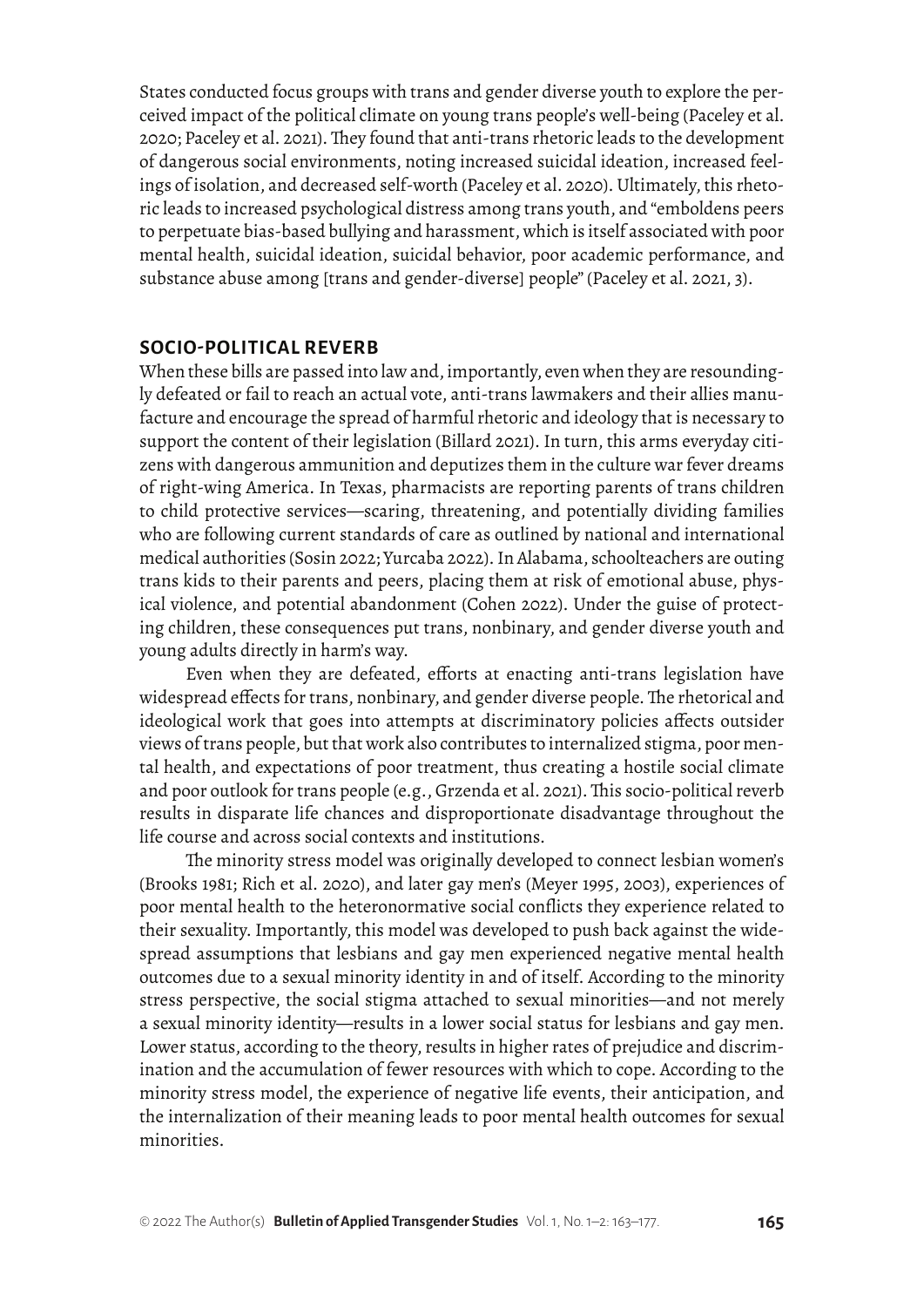The minority stress model was later expanded to explain the high rates of depression, anxiety, and suicidality among trans people. Rather than poor mental health outcomes being a characteristic of trans identity, psychologists Michael L. Hendricks and Rylan J. Testa (2012) suggest that trans people experience gender minority stress that overlaps with and operates alongside sexual minority stress. Hendricks and Testa suggest a pathway from gender-related negative life events, the fear and anticipation of future negative events, and the internalization of transphobic stigma to suicidality and psychological distress among trans people. Trans-specific negative life events include a range of anti-trans experiences including microaggressions, rejection, emotional abuse, and physical violence. Whether the events are experienced or anticipated, their presence in the lives of trans people often results in hypervigilance, avoidance, and self-isolation (Rood et al. 2016), exacerbating mental health disparities and reducing coping resources.

As hostile political rhetoric aimed at trans people increases, so too do experiences of minority stress (Gonzalez et al. 2016). In this ongoing wave of legislative harassment, trans people are positioned as deranged, deceptive, and dangerous in order to justify state-sponsored control, discipline, and punishment. The ideology necessary to justify removing a child from a loving home because their parent or guardian filled a prescription, written by a licensed physician, for life-saving medical care, or the argument necessary to make sense of terminating a teacher who recommended a book from the library to a student who asked for literature that reflected gender-diverse experiences like their own, requires us to lower our expectations for the humanity of trans people. Low expectations allow the stigmatization of trans, nonbinary, and gender diverse people, heightening their chances of experiencing discrimination, rejection, or violence due to their gender identity. One research group found that transgender adults who live in US states with anti-trans policies report more suicide attempts than their peers in states without legislation that negatively targets their community (Perez-Brumer et al. 2015). In hostile political climates, encounters of anti-trans bias become ubiquitous, trans people come to expect them, and adapt their lives in order to avoid them (Rood et al. 2016). Over time, some trans people may accept this treatment and its associated implications, leading to even higher rates of depression, suicidality, and other negative mental health outcomes (Bradford et al. 2013; Goldblum et al. 2012; Herman 2013; Lefevor et al. 2019; McLemore 2018; Miller and Grollman 2015).

#### **EMBODIED KNOWLEDGES**

As a ninth-grade student in South Carolina, I got caught writing a note to my first girlfriend during my Spanish class. It was mostly benign, but definitely included cheesy high school crush stuff and angsty reflections on my growing gender dysphoria. I was embarrassed and a bit annoyed that my letter was taken, but assumed my teacher threw the note out. When it resurfaced a few weeks later at a parent-teacher conference, I had forgotten all about it. My mother always showed up to those conversations, and parent-teacher conferences were usually really good days for me; I was an anxious student, had very few friends, and focused on academic achievement as a means of control and a pathway out of my hometown. But my academic achievement was not the focus of the parent-teacher conference on that particular evening. My teacher thought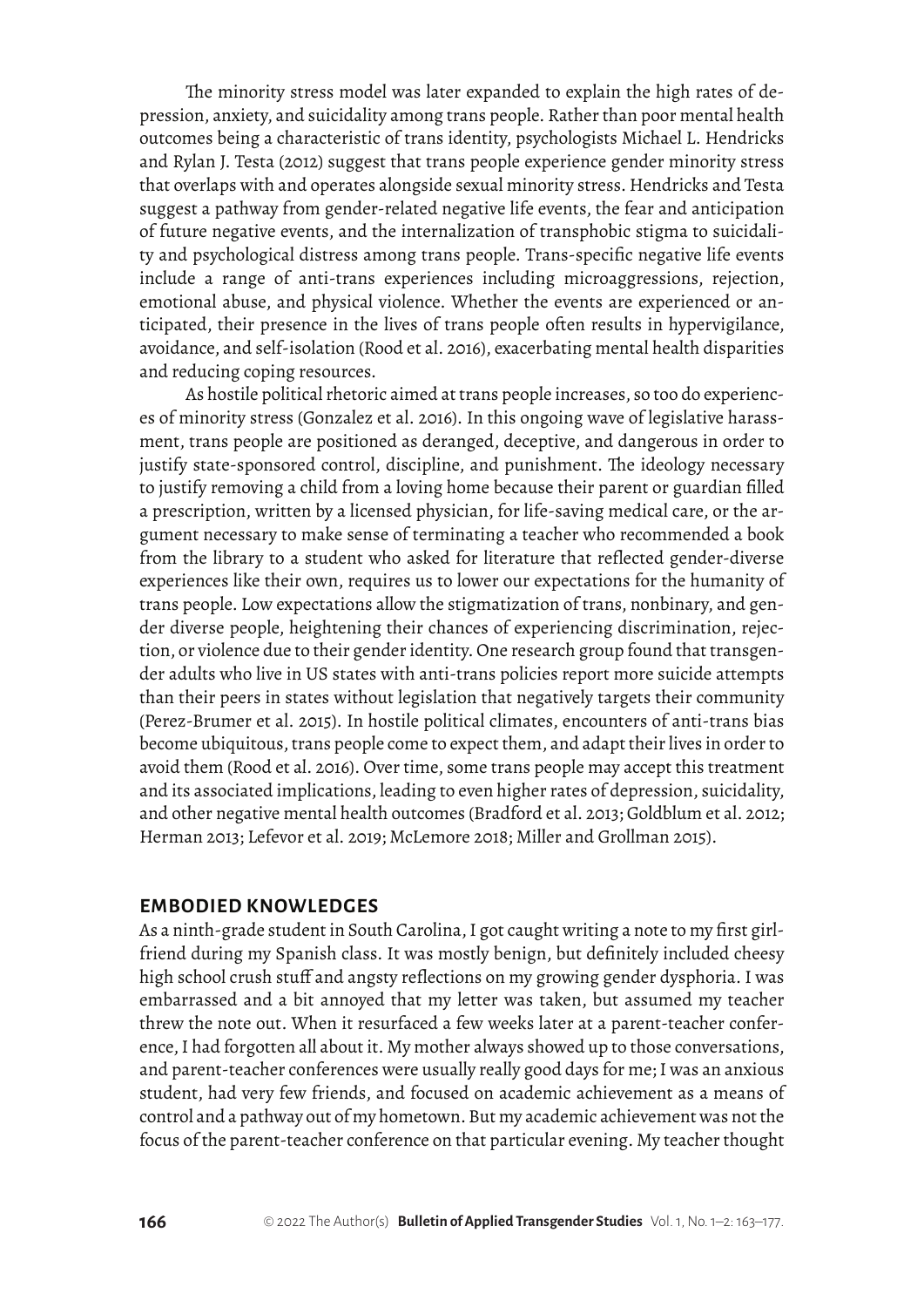that my sexuality and gender identity were more important topics to discuss with my mother than my ability to conjugate verbs. While the class note itself was standard fare for ninth-grade love—wistful longings, hyperbolic emotions, and way too much emphasis on lyrics from popular music—the object of my affections and the meanings attached to that were of the most concern to the adults in my life. When my mother walked out of my classroom, she called me a liar and said I had broken her trust. I've always felt like she never looked at me the same way again, never saw me quite the same way. My Spanish teacher stopped interacting with me or looking my way at all. As hard as I tried, I did not pick up the Spanish language that semester. "What did you expect?" Mama asked, in no way looking for an answer, when she saw my report card that term.

Around that same time, I was beginning to understand that my social status across a variety of institutions was directly connected to my gender nonconformity and its impact on others' perception of my sexuality. At home, school, church, and other community spaces, where I was once held in high esteem as the well-behaved child, the straight-A student, or the youth group leader, I was now considered untrustworthy, a disruption, and a bad influence. My expectations fell alongside my social esteem, and I came to anticipate a world that was hostile to people like me. I began to expect that mistreatment would come my way, and that expectation changed how I understood my place in the world. Over time, I withdrew from friends and family, and my faith in social institutions steadily declined.

Like many people, for better or worse, I came to know trans people and the trans community through media representations. Likewise, I came to understand the social sanctions that would befall me if my gender rejected a cisnormative standpoint. The first trans man that I ever encountered was through film. His name was Brandon Teena. He died in Humboldt, Nebraska from a gunshot wound on December 31, 1993. He also died from stigma, as local authorities mocked, dismissed, and failed to protect him after he reported being brutally attacked by the two men who, days later, murdered him and his friends in a revenge plot. At thirteen years old, I grieved with those who loved him, as I watched the film *Boys Don't Cry* on a loop. I did not know at the time why I was so moved by this story of a transgender man. I did know, somehow implicitly, that I should hide my grief. Upon one viewing, I was interrupted by my mother's boyfriend. Feeling the need to defend my emotions, I said, "People are so cruel." He snapped back, "What did you expect?"

Ten years later, I saw the film again as a college student, attending a screening for an LGBTQ cultural event on campus. Those same giant feelings of grief returned to my chest, the ones that would show up when I was caught off guard by having a gender experience that was understood as trans. By the time we reached the violent climax in the narrative arc of the film, the other attendees watched in horror as emotional, physical, and sexual violence was inflicted on this young trans man. I quickly excused myself before the final shot and the follow up panel discussion. I was angry at the event organizers for screening this film. I was angry with my friends for being shocked by trans-antagonistic violence. I was angry at myself for identifying with Brandon. I repeated the words of my parents in my head, *what did you expect,* as I sped away from campus. When I reached the parking lot of the hotel-turned-low-income-studenthousing where I lived near campus, I thought my grief would swallow me whole. It would be a few more years before I would understand that grief as part of my own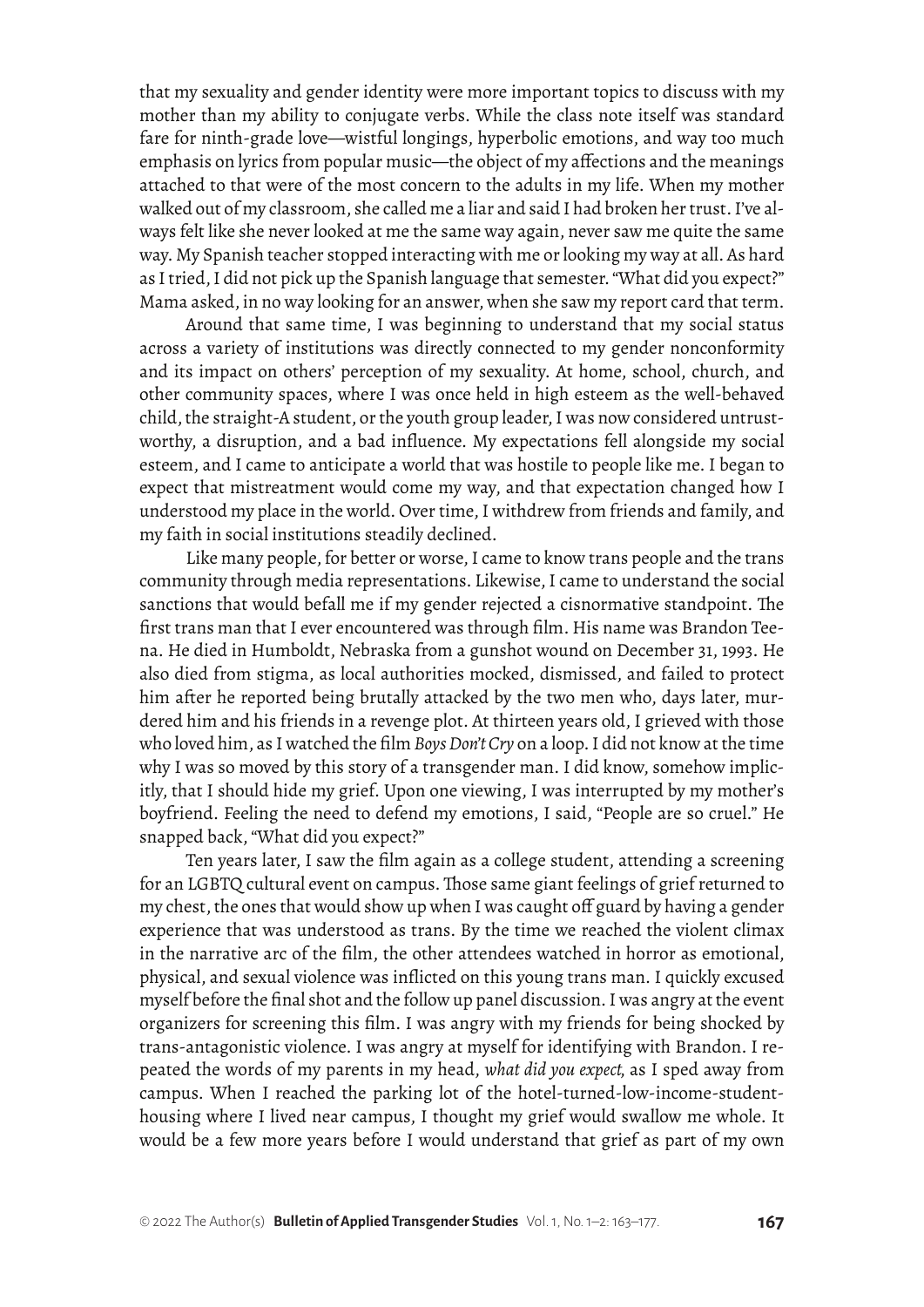gender experience, less tied to the tragedy of Brandon's life and death and more tied to how it reinforced the ideas I held related to my own.

I started my own gender transition process my first year of graduate school. This serendipitous intersection allowed me the opportunity to spend an enormous amount of time educating myself on all things trans. I read every article and book I could find on the subject. As I consumed all of this content, I recognized similar feelings of grief that had nearly consumed me years prior, first in middle school and again in college as I came to understand my identity through the life and death of Brandon Teena. I began to wonder what I may have thought about trans experience (my own and others') and how my self-concept and identity may have been different if a Hollywood version of Brandon Teena had not been my first trans peer. I wanted to understand how trans people were given the cultural material to make sense of themselves. I wanted to understand the possibilities of what we could expect for ourselves and from those in our lives.

The first piece of independent research that I did in graduate school was a content analysis of documentary film focused on trans men and trans masculinity. One of the first films that I found was *Southern Comfort,* the story of Robert Eads. Robert died in Toccoa, Georgia from ovarian cancer on January 17, 1999. He also died from stigma, as provider after provider denied him necessary treatment due to his trans status. Robert explained that providers were more concerned about the comfort of their other patients than they were for his life. I grieved with his chosen family, more than a decade after his death, as I watched the end of his life play out on screen. He smoked cigarettes, drank coffee, and spoke in a thick southern accent about the medical providers who had left him for dead. His drawl comforted me, bringing the possibility of southern trans experience into being even as it was narrating the premature end to his own life. As Robert recalled his failed attempts to access life-saving medical care, I remembered medical providers an hour and a half north of Toccoa, more than a decade after Robert's death, refusing to touch me or look me in the eyes as I sought gender-affirming care. I was not shocked to hear that Robert's experiences had been much worse than my own had been to that point; I had learned to expect that they would be.

Around the same time that I was grieving for Robert Eads, a Southern trans elder I would never have the opportunity to meet, several of my friends from college started to identify as trans. One came out by sharing a link to a video he posted on his YouTube channel, where he had been documenting his experience of social and medical transition. I watched the videos with mixed feelings. I was excited for my friend, and for myself knowing another trans man in real life. Yet, I was incredibly scared for him, for us. What could we expect? In one of his videos, he described the loneliness he felt as a trans man in the South, lamented a future that he may never get to see, and floated the idea of moving to the West Coast in search of community. (All trans masculine Google searches seemed to lead to the Bay Area in 2011.) This is what I expected. A few videos later, he had decided to stay put and build a community of his own. Alongside a couple of friends in a coffee shop one afternoon, he started Gender Benders (GB), a grassroots support group for trans, nonbinary, and gender diverse people in the area. Within a few months, the group was thriving. That is *not* what I expected.

On a few trips back home, I attended some of the GB coffee meetups or group hangouts. I got to know other trans people from the area, heard their stories of family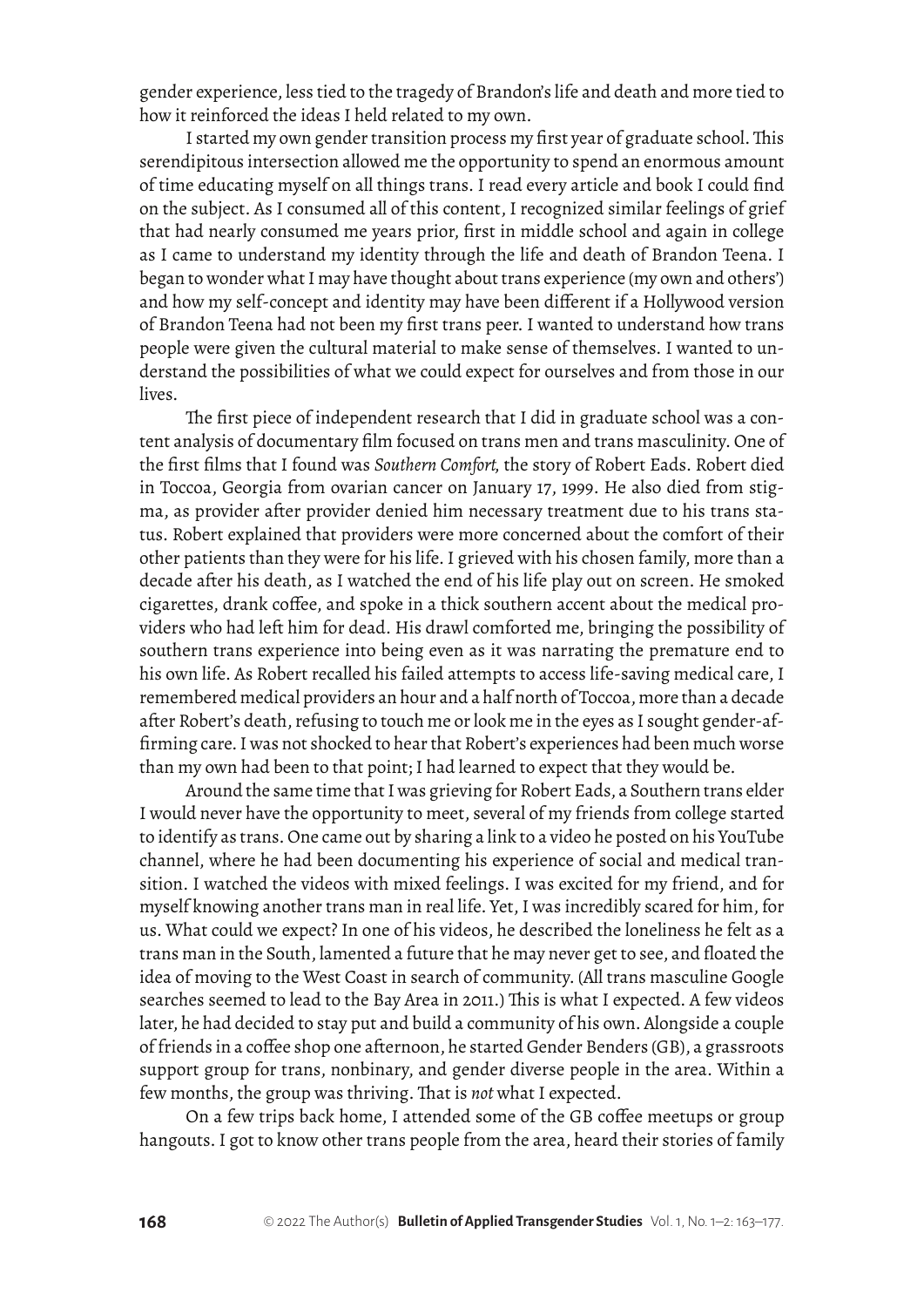and community, and started to recognize the limitations of my expectations related to trans life. By this point, my college friend who helped start the group had moved on to other opportunities and to seek other resources. Yet, the leadership built on the connections made over weekly coffee meetups, expanding the organization's local and online presence, and eventually providing resources and community to thousands of trans Southerners. Much like my friend, most folks involved in the organization come and go as their needs are met or as their needs change. In the summer of 2014, I attended Camp GB, a long-weekend retreat for trans folks to spend time in community and to access resources. It was the first time that I had been in a space that was completely centered on and designed by trans people. In that environment, I was able to develop a more well-rounded set of expectations about trans life in the region, and a better understanding of my own needs as a trans Southerner. I realized that I needed trans connection, and I needed to do whatever I could to make sure others had access to trans community.

In the summer of 2015, I attended camp as a member of the leadership team. The group had grown significantly, gathered a lot of support, and was ready to move beyond donated air mattresses and makeshift basement dorms. We looked around and found the perfect spot in the north Georgia foothills of the Blue Ridge Mountains, a picturesque campground tucked away in the woods of Toccoa, Georgia. It was not until we pulled our own caravan of trans cowboys through the town that Robert Eads referred to as "bubba town" that I remembered that this was where he spent the 53 years of his life.

Over the next several years, we would bring hundreds of trans Southerners to Toccoa, providing our community with access to mental and physical healthcare; peer connection and social support; recreation and fellowship; skill-building for grantmaking and community organizing; and a relaxing retreat that was centered on trans people caring for and loving other trans people. We ate every meal together in the large camp dining hall. We laughed, played games, and had fun together. We cried and processed our grief together. And we built relationships that helped us see and love ourselves in ways that had previously been denied to us. At Camp GB, we raised each other's expectations, and we sought to exceed them every time we came together.

#### **OPPOSITIONAL KNOWLEDGES**

Peer support plays an outsized role in interrupting the psychological consequences of stigma, discrimination, and other identity-related stress among trans people. Indicating access to peers, and the potential support they may offer, is directly related to lower levels of distress among trans people in the bulk of psychological research on the subject. This work notes that peer support is a protective factor against mental health issues broadly and against gender-related psychological distress in particular. For example, Bariola and colleagues (2015) and Testa and colleagues (2014) show that when trans people have more frequent contact with their peers they are able to develop greater resilience.

In my own and others' research on trans and gender-diverse Southerners, a regular theme emerges indicating that one way that sourcing support from the trans community facilitates positive mental health is through self-acceptance and the ac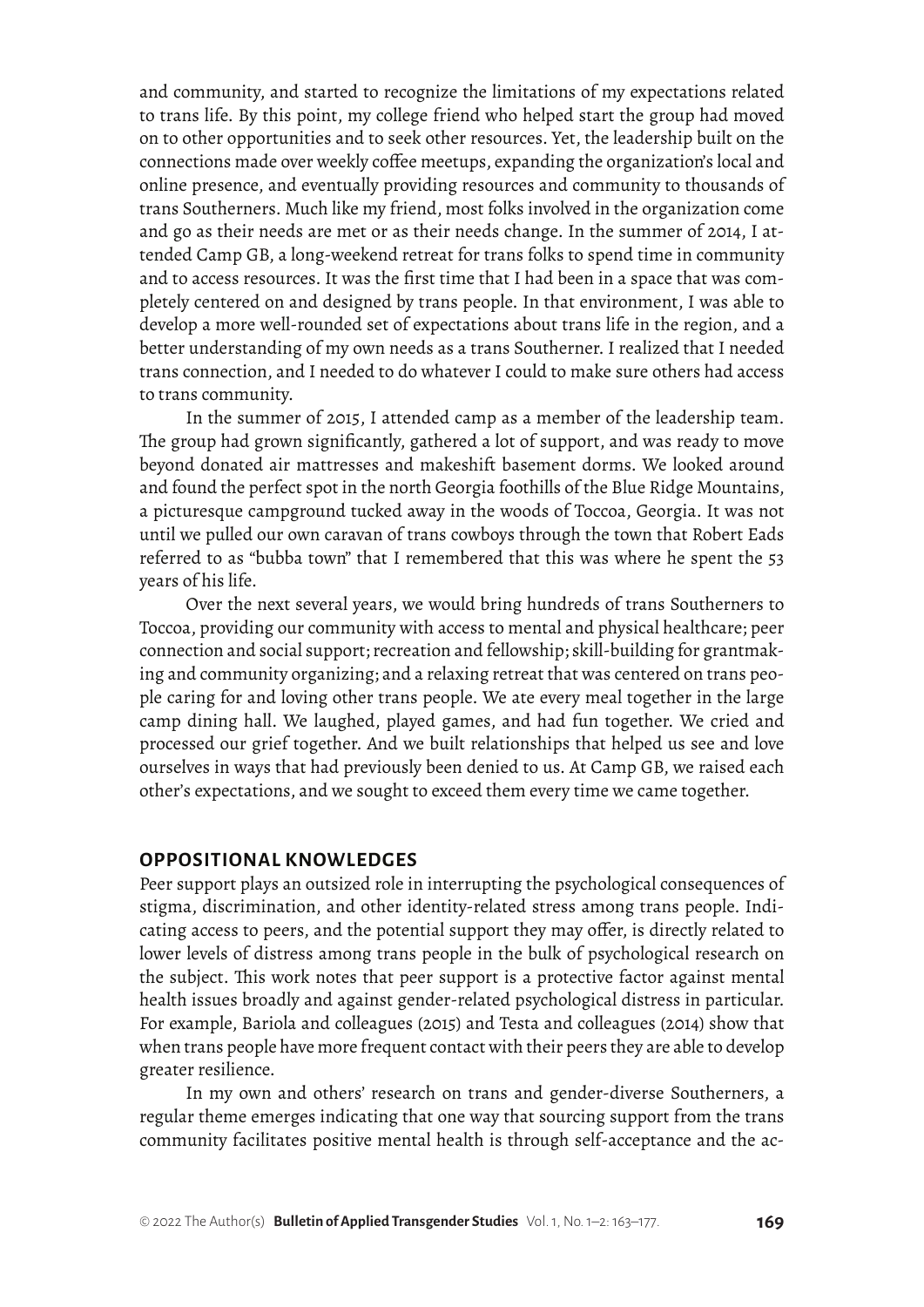ceptance of trans identity broadly. By coming into contact with community-based counter-narratives to the rhetoric of legislative harassment, trans people gain access to a new way of framing their experiences. This new frame situates their gender experiences within a community of shared others, provides them language for explaining their experiences to others, and potentially normalizes their previously stigmatized experiences of gender for them and others in their lives.

Philosopher Talia Mae Bettcher wrote in 2007 that framing trans people as "evil deceivers and make-believers" transforms us into villains deserving of the rude, hostile, and violent reactions received from those uncomfortable with, offended by, or surprised by our gendered bodies, identities, or experiences (see also Billard 2019). As Bettcher argued, the stigma that is attached to our identities, and the framing used to justify interpersonal violence against us, poses the sometimes silent, sometimes roaring question, *what did you expect?* Before trans was an identity or experience that was intelligible to me, I did not have access to the collective knowledge necessary to form an oppositional viewpoint of my mistreatment. I was unable to separate others' reactions to my gender nonconformity from its (and ultimately my own) inherent value.

As communication scholar Sarah E. Jones (2020, 268) writes, when trans people do not have the resources to challenge them, cisnormative

> ways of knowing can function as a deterministic power—molding who trans people can be, how they exist in the world, and what rights they do or do not have [...] by controlling the social, organizational, and legal opportunities available.

It was not until I encountered trans ways of knowing through interaction with other trans people and gained insider explanations for my experiences within trans-centered community, that I was able to develop what sociologist KL Broad (2001) termed a "transgender standpoint." That is, my connection to a collective transgender identity enabled a way of knowing gender that included, explained, and celebrated those of us who operate outside of its normative construction. In Broad's (2001, 1151) conceptualization, a transgender standpoint questions "the dominant gender categorization system that assumes stable gender categories." Further, Broad (2001, 1151–52) writes:

> a transgender standpoint might examine how the processes of binary gender constraints (in medicine, psychology, and law) serve to pathologize transgender expression (such that transgender individuals disproportionately end up under medical supervision or in the criminal justice system) and marginalize transgender people from gendered social structures (e.g., sex-segregated jobs and marriage, etc.) and services (e.g., welfare and child support).

As a young person attempting to make sense of my own experiences of gender and the reactions it prompted from others in my life, a cisnormative standpoint was the only one available to me. Through trans community, I was able to access a transgender standpoint that radically reframed my expectations and explanations for the treatment I received as a trans person. As Bariola and colleagues (2015, 2112) write, "for marginalized people, identification with similar others allows for the development of a positive in-group identity, encourages positive self-appraisal, and allows access to group-level coping."

Testa and colleagues (2014) explain that simply having a prior awareness that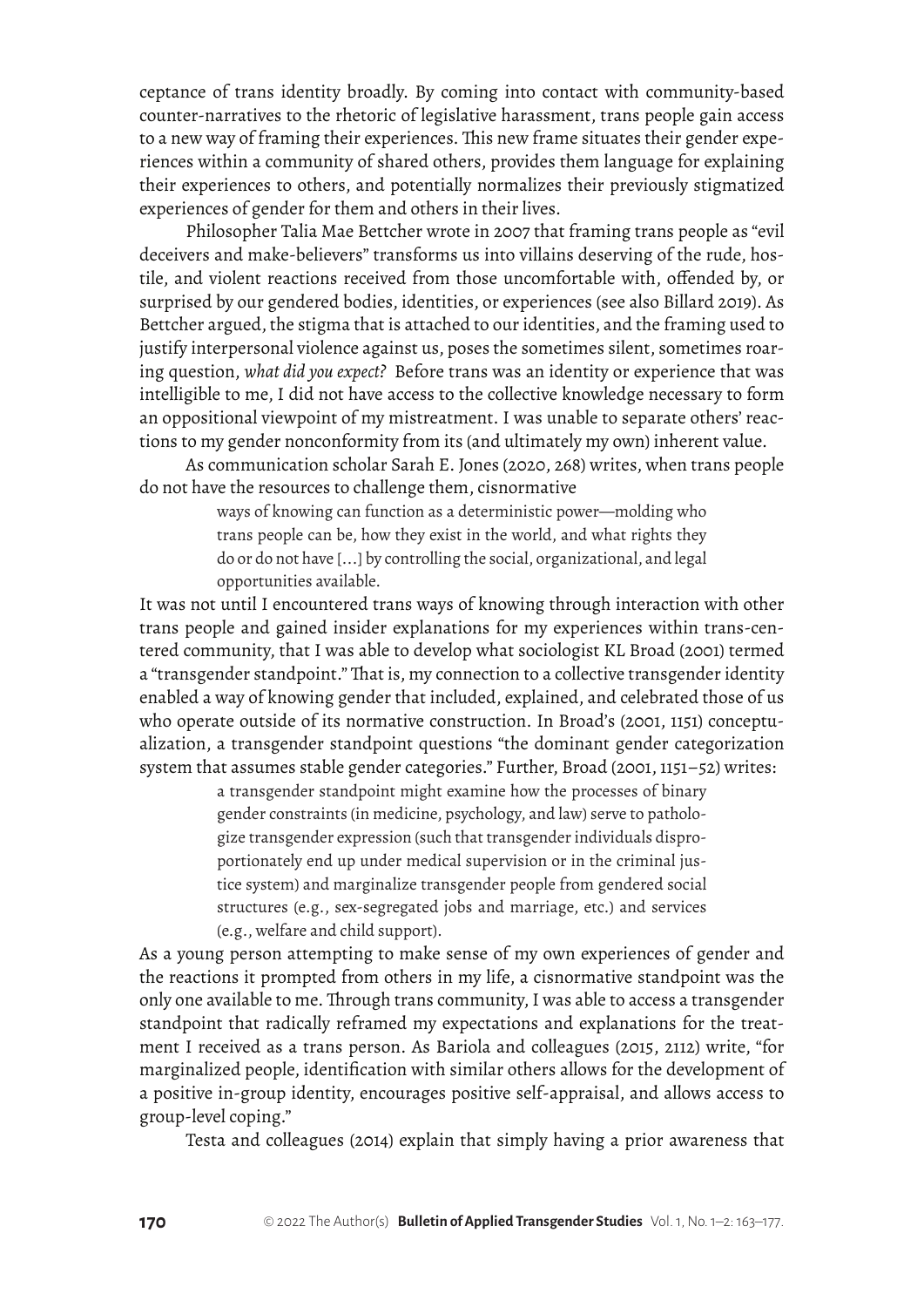other trans people exist and prior engagement with trans people enhances psychological well-being when trans people first begin to explore their identities. During early trans identity development, these factors may result in trans people being less fearful, less suicidal, and more comfortable in their newly formed identity. Knowing that trans people exist and having previous interaction with trans people was so influential to mental health that, in one study, it cut the rates of suicide in half (Testa et al. 2014). This body of scholarship provides "support for the value of transgender individuals connecting with similar others, possibly providing the opportunity to question stigma from the majority culture and reappraise their experiences in a self-affirmative way" (Bockting et al. 2013, 949).

A growing number of studies suggest peer support is especially powerful when it occurs within trans community spaces. In and through connections with trans community organizations, individual trans people are offered a structure that facilitates the content, timing, availability, and distribution of peer connections. In an article I co-authored with my colleague Baker Rogers (Johnson and Rogers 2020), we show that some peer support structures, like those that offer regular opportunities for creating and maintaining relationships with other trans people, facilitate strong networks and norms through regular, intentional programming that destigmatizes and normalizes gender diversity, while encouraging positive frames for understanding a range of trans experiences.

## **STRUCTURAL COMPETENCY**

Both as an academic researcher and in collaboration with community partners, I have completed over five years of ethnographic fieldwork, conducted more than 100 indepth one-on-one interviews, and conducted 10 focus groups across the South, as well as surveyed more than 5,000 trans, nonbinary, and gender diverse Southerners. The first takeaway from this mass of data is clear: peer support is a gamechanger for the mental, physical, and social well-being of individual trans people. The power of peer support for the well-being of trans people is not a new finding. From the natural and social sciences to the fine arts and humanities, scholars thinking and writing about trans people consistently report that peer connections lead to positive outcomes (Armangau and Figeac 2022; Fairchild 2022; Gosling et al. 2021; Johnson and Rogers 2020; Kia et al. 2021; Wilson and Liss 2022; Worrell et al. 2022).

However, the *structural* dynamics of peer support are often overlooked by researchers, whose unstated assumptions are that the benefits of peer connection are consequences of organic one-on-one relationships. The scholarship that documents the effects of this support tends to neglect those who are facilitating this resource for their communities. A key consequence of this neglect is a partial understanding of the potential and impact of peer support for those receiving it, as well as those facilitating it. As Joksimovíc (2020, 126) writes, leaving these leaders out of the collective conversation is a form of "systemic erasure" and "epistemic injustice." Not only does it erase their accomplishments, but it erases the price they pay and the personal resources that they are required to use to achieve them.

An additional takeaway of my own community-based research into trans community emerges as a signpost guiding us to act, while warning us of the risks: Embed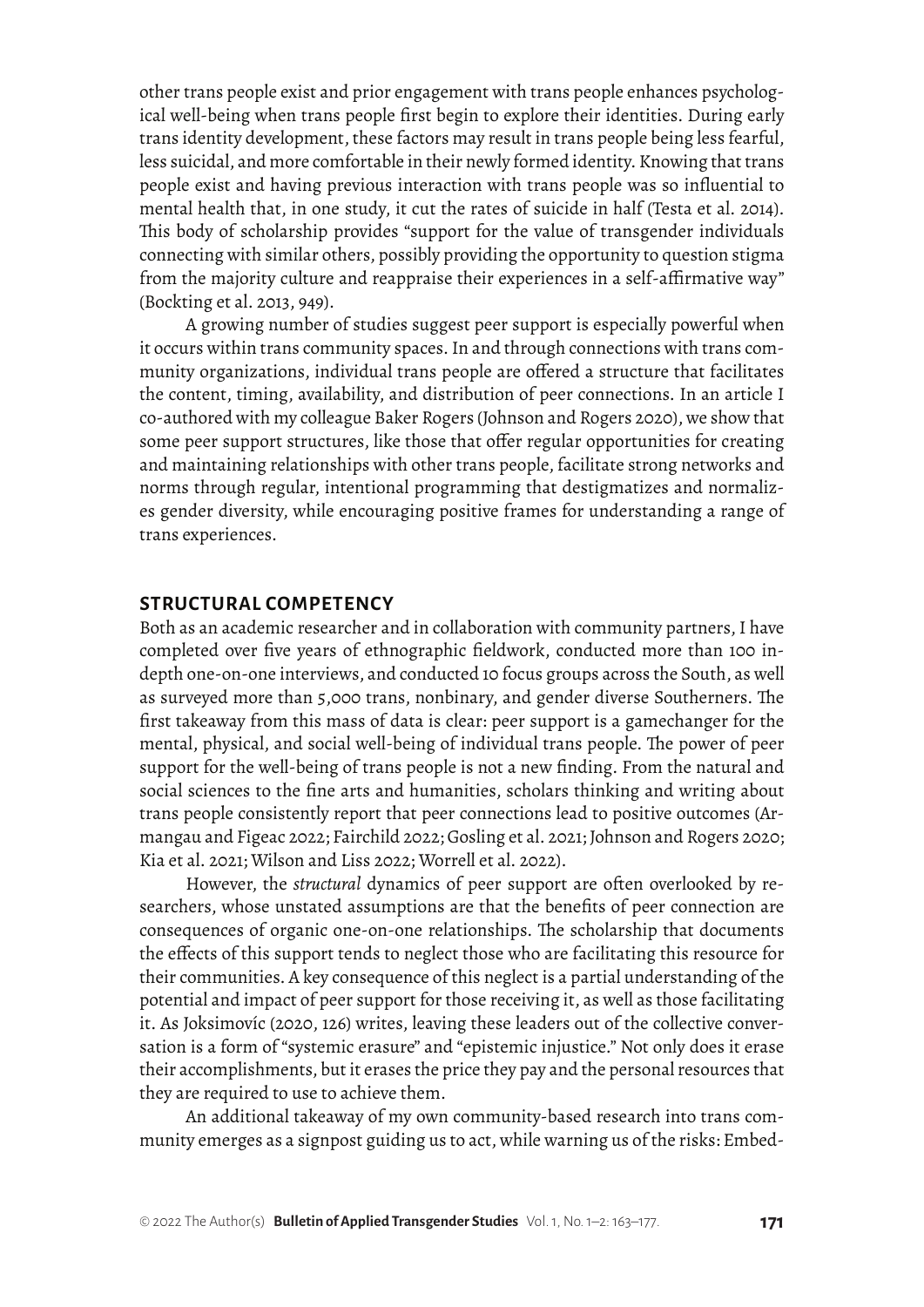dedness in trans community shifts some of the burden of identifying, locating, and accessing that support from individual trans people in need to the grassroots leaders who are organizing it and facilitating others' access to it. The burden of individuals managing cisnormative ways of knowing and being does not disappear in the presence of peer support. Rather, it is transferred to other individuals: leaders who are organizing peer support groups and social gatherings; connecting trans youth to opportunities for self-expression through advocacy, activism, and the arts; educating their neighbors, including K–12 teachers, healthcare providers, social service agents, and other resource gatekeepers or state actors in their communities; and, when traditional service infrastructure fails, organizing events or paying out of their own pockets in order to provide healthcare, food, education, and housing to trans people in their communities.

Since my first weekend at Camp GB in 2014, I have tried to understand how its components could be scaled up to bring the most trans people into community with each other, provide the best resources, and do the work to shift institutional norms in favor of trans lives. Community leaders' aptitude for and commitment to creating and providing resources for others is rooted in their embodied knowledge of familial alienation, resource deprivation, and social isolation. It is strengthened by the oppositional knowledge gained from the collective creation of a transgender standpoint. We might understand trans grassroots labor by situating it in what Hil Malatino (2022, 48) refers to as a "t4t praxis of love" that is about "being with and bearing with; about witnessing one another, being mirrors for one another that avoid some of the not-so-funhouse effects of cisnormative perceptive habits that frame trans folk as too much, not enough, failed or not yet realized." To scale up the transformative power of grassroots trans labor, we must first provide for the trans people who have accepted the burden of this praxis. To maximize the potential of this t4t praxis of love, however, we must raise our collective expectations of where and how trans people are allowed to come together and support each other, and which institutions and individuals we hold accountable to making that happen.

Rather than shifting fully to a mutual aid model of trans community support, defined by Dean Spade (2020, 7) as the "collective coordination to meet each other's needs, usually stemming from an awareness that the systems we have in place are not going to meet them," we must build structural competency by holding social institutions accountable to a praxis of love for transgender, nonbinary, and gender diverse people. In practice, this looks like everyday institutions engaging with the embodied and oppositional knowledges of trans people—listening and responding to our experiences, needs, and desires—without adding to the burden of the trans people they serve, or those who occupy positions in their organizations. One pathway to structural competency is an institutional investment in applied transgender studies scholarship, a field that is determined and uniquely situated to "identify, analyze, and ultimately, improve the material conditions transgender people face in daily life" (Billard et al. 2021; see also Billard, Everhart, and Zhang 2022). This competency takes shape when institutions move beyond inclusion (Johnson 2015) to anticipate and intentionally design for, rather than merely respond to, gender diversity by creating spaces that center trans bodies, trans minds, and trans emotions. Engaging with applied trans studies scholarship facilitates this competency by expanding institutional definitions of gen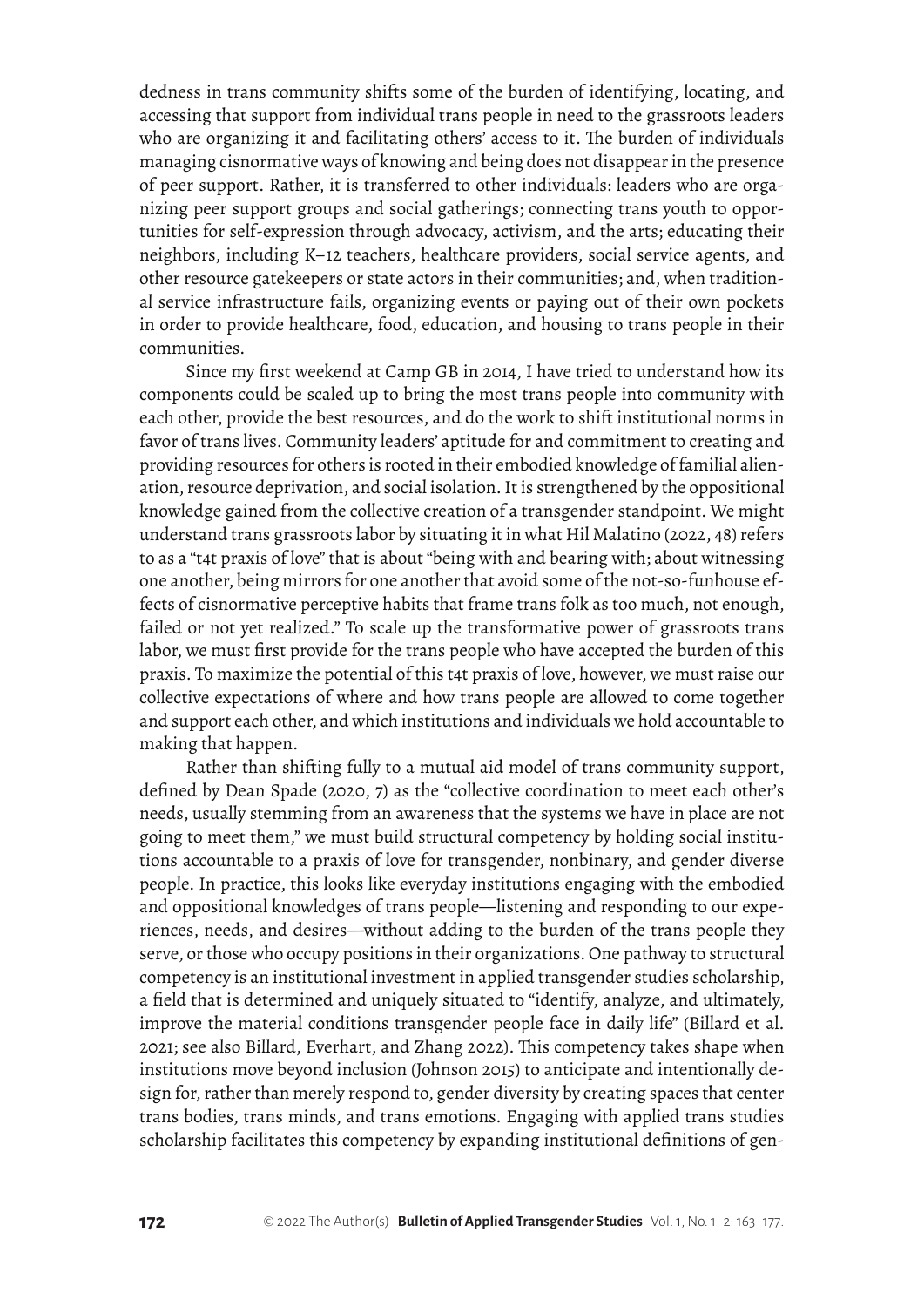der—requiring institutional stakeholders to rethink who and what counts as trans (Labuski and Keo-Meier 2015)—so that they may account for a range of gendered experiences in their policies and practices. Through structural competency, our everyday institutions become robust against sociopolitical tipping points that destabilize trans communities. Through a reliance on applied trans studies scholarship, rather than partisan talking points, institutions may design for empowerment and guard against constraint for transgender, nonbinary, and gender diverse people.

## **REFERENCES**

- Armangau, Yael, and Julien Figeac. 2022. "Social Support Networks within Transgender Facebook Groups: Facing a 'Therapeutic Shield' in France." In *Advances in Trans Studies: Moving Toward Gender Expansion and Trans Hope*, edited by Austin H. Johnson, Baker A. Rogers, and Tiffany Taylor, 207–22. Somerville, MA: Emerald.<https://doi.org/10.1108/S1529-212620210000032014>.
- Bariola, Emily, Anthony Lyons, William Leonard, Marian Pitts, Paul Badcock, and Murray Couch. 2015. "Demographic and Psychosocial Factors Associated with Psychological Distress and Resilience among Transgender Individuals." *American Journal of Public Health* 105 (10): 2108–16. [https://doi.org/10.2105/](https://doi.org/10.2105/AJPH.2015.302763) [AJPH.2015.302763](https://doi.org/10.2105/AJPH.2015.302763).
- Bettcher, Talia Mae, 2007. "Evil Deceivers and Make-Believers: On Transphobic Violence and the Politics of Illusion." *Hypatia* 22 (3): 43–65. [https://doi.](https://doi.org/10.1111/j.1527-2001.2007.tb01090.x) [org/10.1111/j.1527-2001.2007.tb01090.x](https://doi.org/10.1111/j.1527-2001.2007.tb01090.x).
- Billard, Thomas J. 2019. "'Passing' and the Politics of Deception: Transgender Bodies, Cisgender Aesthetics, and the Policing of Inconspicuous Marginal Identities." In *The Palgrave Handbook of Deceptive Communication*, edited by Tony Docan-Morgan, 463–477. New York: Palgrave Macmillan.
- Billard, Thomas J. 2020. "On Fitting in the Field: The Place of Social Science in Trans Studies." *TSQ\*Now*, December 17. [https://www.tsqnow.online/post/on-fitting](https://www.tsqnow.online/post/on-fitting-in-the-field-research-on-transamorous-porn-consumption)[in-the-field-research-on-transamorous-porn-consumption.](https://www.tsqnow.online/post/on-fitting-in-the-field-research-on-transamorous-porn-consumption)
- Billard, Thomas J. 2021. "The Politics of Transgender Health Misinformation." LGBTQ Current Issues in LGBTQ Health Lecture Series, Institute for Sexual and Gender Minority Health and Wellbeing, filmed June 15, 2021. Video of lecture, 1:17:27. <https://youtu.be/IET43QOoWYY>.
- Billard, Thomas J, Avery R. Everhart, Erique Zhang, and Paisley Currah. 2021. "Applied Transgender Studies: A Call to Action." The Big Ideas Panel Series, Center for Applied Transgender Studies, filmed May 25, 2021. Video of panel discussion, 1:00:44. [https://youtu.be/Oq1M0\\_AmzMI.](https://youtu.be/Oq1M0_AmzMI)
- Billard, Thomas J, Avery R. Everhart, and Erique Zhang. 2022. "Whither Trans Studies? On Fields, Post-Disciplines, and the Need for an Applied Transgender Studies." *Bulletin of Applied Transgender Studies* 1 (1–2): 1–18. [http://doi.](http://doi.org/10.57814/pe84-4348) [org/10.57814/pe84-4348](http://doi.org/10.57814/pe84-4348).
- Billard, Thomas J, and Larry Gross. 2020. "LGBTQ Politics in Media and Culture." In *Oxford Research Encyclopedia of Politics*, edited by William R. Thompson. New York: Oxford University Press. [https://doi.org/10.1093/acrefore/9780190228637.](https://doi.org/10.1093/acrefore/9780190228637.013.1263) [013.1263](https://doi.org/10.1093/acrefore/9780190228637.013.1263).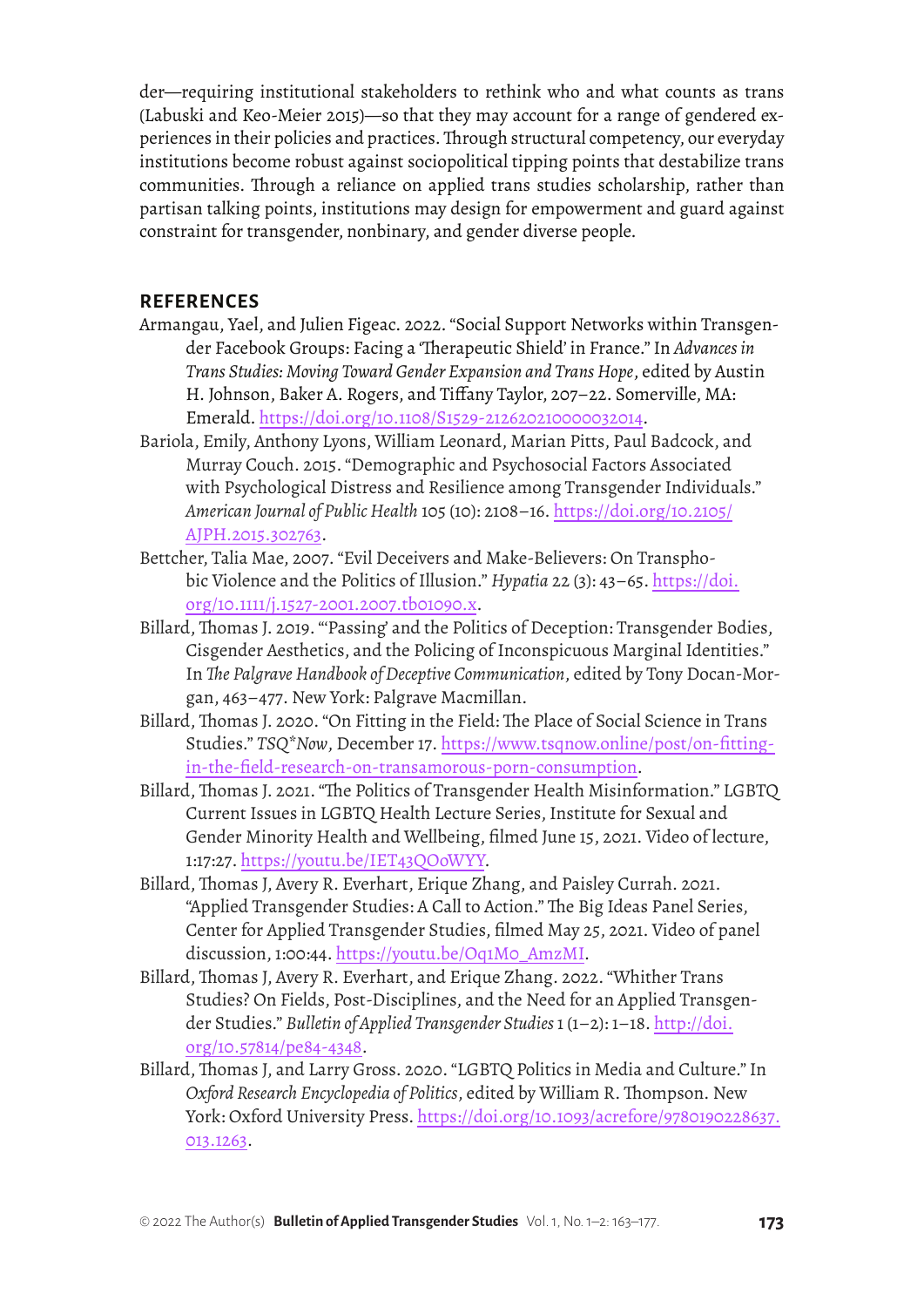- Bockting, Walter O., Michael H. Miner, Rebecca E. Swinburne Romine, Autumn Hamilton, and Eli Coleman. 2013. "Stigma, Mental Health, and Resilience in an Online Sample of the US Transgender Population." *American Journal of Public Health* 103 (5): 943–51. <https://doi.org/10.2105/AJPH.2013.301241>.
- Bradford, Judith, Sari L. Reisner, Julie A. Honnold, and Jessica Xavier. 2013. "Experiences of Transgender-Related Discrimination and Implications for Health: Results From the Virginia Transgender Health Initiative Study." *American Journal of Public Health* 103 (10): 1820–29. [https://doi.org/10.2105/](https://doi.org/10.2105/AJPH.2012.300796) [AJPH.2012.300796.](https://doi.org/10.2105/AJPH.2012.300796)
- Branigin, Anne. 2021. "Texas is in the Spotlight. But Transgender Activists say their Fight Feels Uniquely Grueling and 'Lonely'." *The Lily*, September 22. [https://](https://www.thelily.com/texas-is-in-the-spotlight-but-transgender-activists-say-their-fight-feels-uniquely-grueling-and-lonely/) [www.thelily.com/texas-is-in-the-spotlight-but-transgender-activists-say](https://www.thelily.com/texas-is-in-the-spotlight-but-transgender-activists-say-their-fight-feels-uniquely-grueling-and-lonely/)[their-fight-feels-uniquely-grueling-and-lonely/.](https://www.thelily.com/texas-is-in-the-spotlight-but-transgender-activists-say-their-fight-feels-uniquely-grueling-and-lonely/)
- Branigin, Anne. 2022. "These LGBTQ Lawmakers Want to Make their States a Refuge for Trans Kids." *Washington Post*, May 7. [https://www.washingtonpost.com/](https://www.washingtonpost.com/nation/2022/05/07/lgbtq-lawmakers-refuge-states-trans-kids/) [nation/2022/05/07/lgbtq-lawmakers-refuge-states-trans-kids/](https://www.washingtonpost.com/nation/2022/05/07/lgbtq-lawmakers-refuge-states-trans-kids/).
- Broad, K.L. 2001. "Critical Borderlands & Interdisciplinary, Intersectional Coalitions." *Denver University Law Review* 78 (4): 1141–59.
- Brooks, Virginia R. 1981. *Minority Stress and Lesbian Women*. Lexington, MA: Lexington Books.
- Brown, Elisha. 2022. "Southern LGBTQ Advocates Respond to Hate-Mongering Legislation." *Facing South,* April 22. [https://www.facingsouth.org/2022/04/south](https://www.facingsouth.org/2022/04/southern-lgbtq-advocates-respond-hate-mongering-legislation)[ern-lgbtq-advocates-respond-hate-mongering-legislation](https://www.facingsouth.org/2022/04/southern-lgbtq-advocates-respond-hate-mongering-legislation).
- Burns, Katelyn. 2022. "America is Drowning in Anti-LGBTQ Attacks. Where is the Left's Lifeboat?" *MSNBC*, April 22. [https://www.msnbc.com/opinion/](https://www.msnbc.com/opinion/msnbc-opinion/trans-kids-need-dems-fight-them-state-senator-shows-how-n1294719) [msnbc-opinion/trans-kids-need-dems-fight-them-state-senator-shows](https://www.msnbc.com/opinion/msnbc-opinion/trans-kids-need-dems-fight-them-state-senator-shows-how-n1294719)[how-n1294719.](https://www.msnbc.com/opinion/msnbc-opinion/trans-kids-need-dems-fight-them-state-senator-shows-how-n1294719)
- Capuzza, Jamie C., and Leland G. Spencer. 2018. "Regressing, Progressing, or Transgressing on the Small Screen? Transgender Characters on U.S. Scripted Television Series." *Communication Studies* 65 (2): 214–30. [https://doi.org/10.1080/01463](https://doi.org/10.1080/01463373.2016.1221438) [373.2016.1221438.](https://doi.org/10.1080/01463373.2016.1221438)
- Carlisle, Madeleine. 2022. "Inside the Right-Wing Movement to Ban Trans Youth From Sports." *TIME*, May 16. [https://time.com/6176799/trans-sports-bans-con](https://time.com/6176799/trans-sports-bans-conservative-movement/)[servative-movement/](https://time.com/6176799/trans-sports-bans-conservative-movement/).
- Cohen, Rebecca. 2022. "Alabama Passes Law Forcing Teachers and Counselors to Out Transgender Students to Their Parents." *Insider*, April 7. [https://www.insider.](https://www.insider.com/alabama-passes-law-banning-medical-treatment-out-transgender-students-2022-4) [com/alabama-passes-law-banning-medical-treatment-out-transgender-stu](https://www.insider.com/alabama-passes-law-banning-medical-treatment-out-transgender-students-2022-4)[dents-2022-4](https://www.insider.com/alabama-passes-law-banning-medical-treatment-out-transgender-students-2022-4).
- Fairchild, Emily. 2022. "Shifting Understanding, Creating Inclusive Collegiate Culture." In *Advances in Trans Studies: Moving Toward Gender Expansion and Trans Hope,* edited by Austin H. Johnson, Baker A. Rogers, and Tiffany Taylor, 141–56. Somerville, MA: Emerald.<https://doi.org/10.1108/S1529-212620210000032010>.
- Goldblum, Peter, Rylan J. Testa, Samantha Pflum, Michael L. Hendricks, Judith Bradford, and Bruce Bongar. 2012. "The Relationship Between Gender-Based Victimization and Suicide Attempts in Transgender People." *Professional Psychology: Research and Practice* 43 (5): 468–75. [https://doi.org/10.1037/a0029605.](https://doi.org/10.1037/a0029605)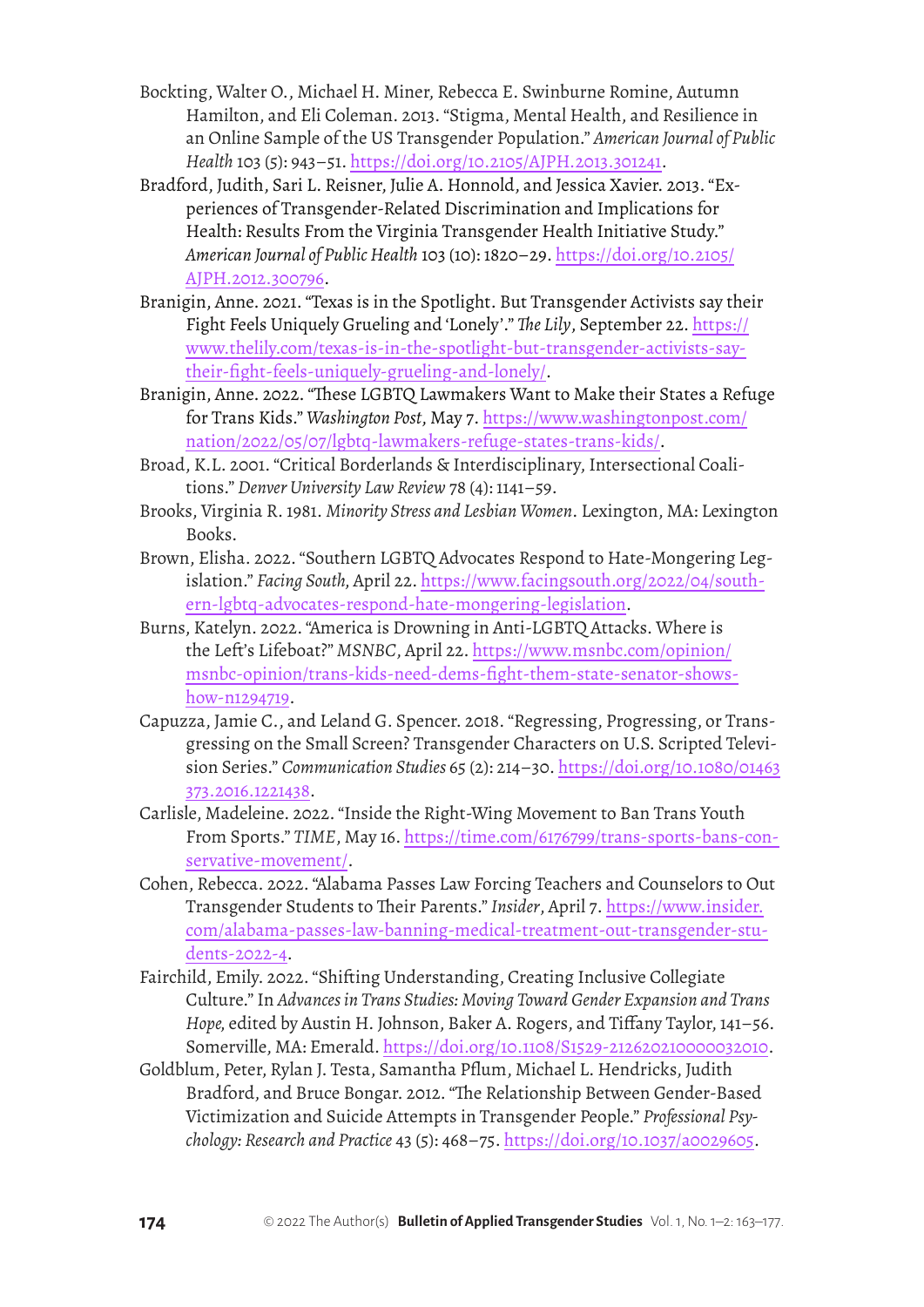- Gosling, Hannah, Daniel Pratt, Hayley Montgomery, and James Lea. 2021. "The Relationship Between Minority Stress Factors and Suicidal Ideation and Behaviours Amongst Transgender and Gender Non-Conforming Adults: A Systematic Review." *Journal of Affective Disorders* 303: 31–51. [https://doi.org/10.1016/j.](https://doi.org/10.1016/j.jad.2021.12.091) [jad.2021.12.091.](https://doi.org/10.1016/j.jad.2021.12.091)
- Grzenda, Adrienne, Haiyong Xu, Jeanne Miranda, and Susan L. Ettner. 2021. "Impact of the 2016 Election on the Quality of Life of Sexual and Gender Minority Adults: A Difference-in-Differences Analysis." *LGBT Health* 8 (6): 386–94. [https://doi.org/10.1089/lgbt.2020.0334.](https://doi.org/10.1089/lgbt.2020.0334)
- Hendricks, Michael L., and Rylan J. Testa. 2012. "A Conceptual Framework for Clinical Work with Transgender and Gender Nonconforming Clients: An Adaptation of the Minority Stress Model." *Professional Psychology: Research and Practice* 43 (5): 460–67. <https://doi.org/10.1037/a0029597>.
- Ishisaka, Naomi. 2022. "Why You Keep Hearing the Word 'Grooming' in the News." *Seattle Times*, April 18. [https://www.seattletimes.com/seattle-news/why-you](https://www.seattletimes.com/seattle-news/why-you-keep-hearing-the-word-grooming-in-the-news/)[keep-hearing-the-word-grooming-in-the-news/](https://www.seattletimes.com/seattle-news/why-you-keep-hearing-the-word-grooming-in-the-news/).
- Johnson, Austin H. 2015. "Beyond Inclusion: Thinking Toward a Transfeminist Methodology." In *At the Center: Feminism, Social Science, and Knowledge,* edited by Vasilikie Demos and Marcia Segal, 21–41. Somerville, MA: Emerald. [https://doi.](https://doi.org/10.1108/S1529-212620150000020003) [org/10.1108/S1529-212620150000020003](https://doi.org/10.1108/S1529-212620150000020003).
- Johnson, Austin H., and Baker A. Rogers. 2020. "'We're the Normal Ones Here': Community Involvement, Peer Support, and Transgender Mental Health." *Sociological Inquiry* 90 (2): 271–92. [https://doi.org/10.1111/soin.12347.](https://doi.org/10.1111/soin.12347)
- Johnson, Austin H., Baker A. Rogers, and Tiffany Taylor. 2022. "Conclusion: The Empirical Turn in Transgender Studies." In *Advances in Trans Studies: Moving Toward Gender Expansion and Trans Hope*, edited by Austin H. Johnson, Baker A. Rogers, and Tiffany Taylor, 223–24. Somerville, MA: Emerald. [https://doi.](https://doi.org/10.1108/S1529-212620210000032015) [org/10.1108/S1529-212620210000032015.](https://doi.org/10.1108/S1529-212620210000032015)
- Joksimović, Ksenija. 2020. *Activist Identity Development of Transgender Social Justice Activists and Educators*. Leiden: Brill.
- Jones, Sarah E. 2020. "Negotiating Transgender Identity at Work: A Movement to Theorize a Transgender Standpoint Epistemology." *Management Communication Quarterly* 34 (2): 251–78.<https://doi.org/10.1177/2F0893318919898170>.
- Kia, Hannah, Kinnon Ross MacKinnon, Alex Abramovich, and Sarah Bonato. 2021. "Peer Support as a Protective Factor Against Suicide in Trans Populations: A Scoping Review." *Social Science & Medicine* 279: 114026. [https://doi.org/10.1016/j.](https://doi.org/10.1016/j.socscimed.2021.114026) [socscimed.2021.114026](https://doi.org/10.1016/j.socscimed.2021.114026).
- Krishnakumar, Priya. 2021. "This Record-Breaking Year for Anti-Transgender Legislation Would Affect Minors the Most." CNN, April 15. [https://www.cnn.](https://www.cnn.com/2021/04/15/politics/anti-transgender-legislation-2021/index.html) [com/2021/04/15/politics/anti-transgender-legislation-2021/index.html](https://www.cnn.com/2021/04/15/politics/anti-transgender-legislation-2021/index.html).
- Labuski, Christine, and Colton Keo-Meier. 2015. "The (Mis)Measure of Trans." *TSQ: Trans Studies Quarterly* 2 (1): 13–33. <https://doi.org/10.1215/23289252-2848868>.
- Lefevor, G. Tyler, Caroline C. Boyd-Rogers, Brianna M. Sprague, and Rebecca A. Janis. 2019. "Health Disparities between Genderqueer, Transgender, and Cisgender Individuals: An Extension of Minority Stress Theory." *Journal of Counseling Psychology* 66 (4): 385–95. [https://doi.org/10.1037/cou0000339.](https://doi.org/10.1037/cou0000339)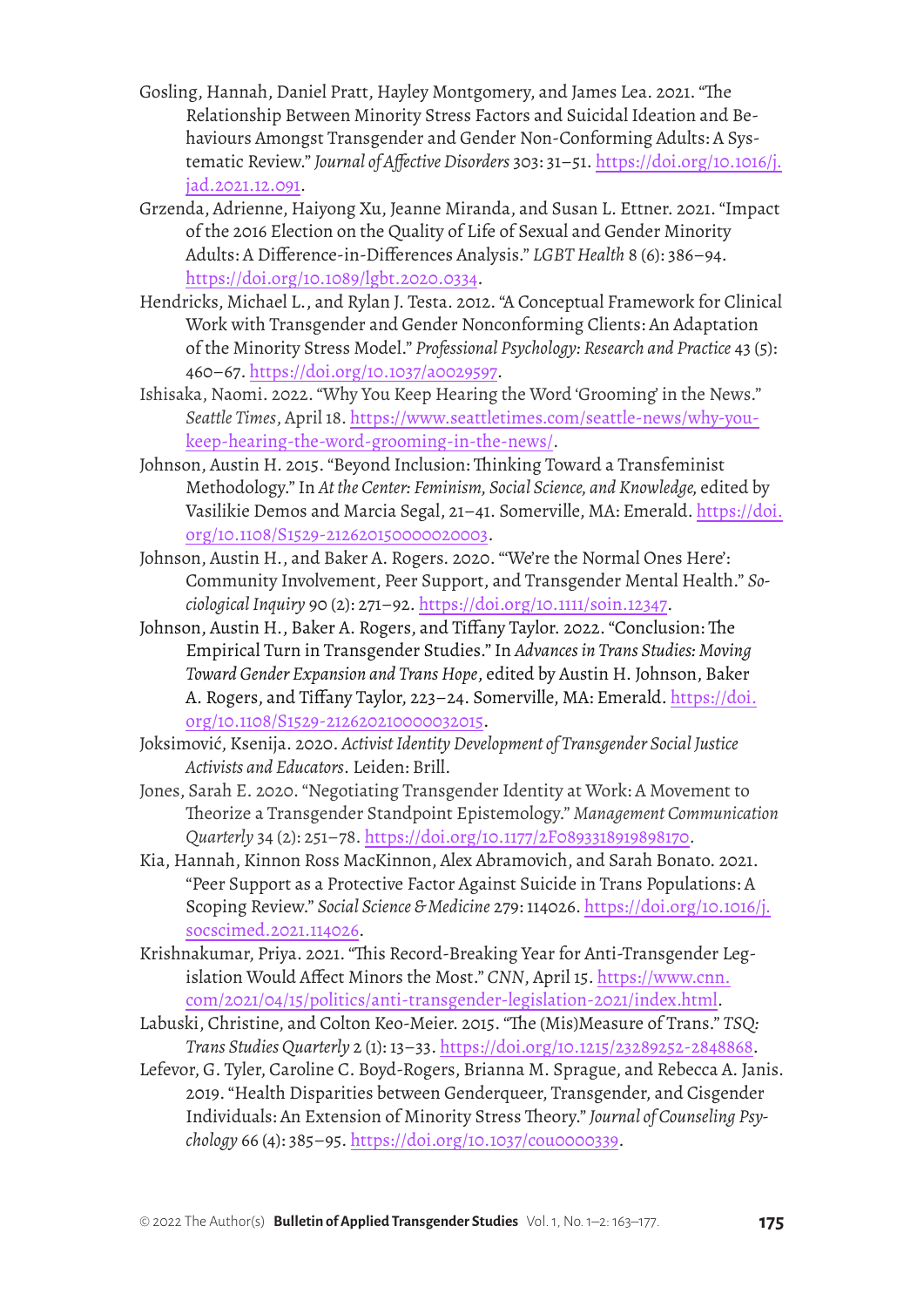- Malatino, Hil. 2022. *Side Affects: On Being Trans and Feeling Bad.* Minneapolis: University of Minnesota Press.
- McLemore, Kevin A. 2018. "A Minority Stress Perspective on Transgender Individuals' Experiences with Misgendering." *Stigma and Health* 3 (1): 53–64. [https://psycnet.](https://psycnet.apa.org/doi/10.1037/sah0000070) [apa.org/doi/10.1037/sah0000070.](https://psycnet.apa.org/doi/10.1037/sah0000070)
- Meyer, Ilan H. 1995. "Minority Stress and Mental Health in Gay Men." *Journal of Health and Social Behavior* 36 (1): 35–56. [https://doi.org/10.2307/2137286.](https://doi.org/10.2307/2137286)
- Meyer, Ilan H. 2003. "Prejudice, Social Stress, and Mental Health in Lesbian, Gay, and Bisexual Populations: Conceptual Issues and Research Evidence." *Psychological Bulletin* 129 (5): 674–97. [https://doi.org/10.1037/2F0033-2909.129.5.674.](https://doi.org/10.1037/2F0033-2909.129.5.674)
- Miller, Lisa R., and Eric Anthony Grollman. 2015. "The Social Costs of Gender Nonconformity for Transgender Adults: Implications for Discrimination and Health." *Sociological Forum* 30 (3): 809–31. <https://doi.org/10.1111/socf.12193>.
- Paceley, Megan S., Jessica N. Fish, Margaret M. C. Thomas, and Jacob Goffnett. 2020. "The Impact of Community Size, Community Climate, and Victimization on the Physical and Mental Health of SGM Youth." *Youth & Society* 52 (3): 427–48. <https://doi.org/10.1177/0044118X19856141>.
- Paceley, Megan S., Zosimo A. Dikitsas, Emera Greenwood, Lauren B. McInroy, Jessica N. Fish, Natasha Williams, Michael R. Riquino, Malcolm Lin, Sara Birnel Henderson, and Deborah S. Levine. 2021. "The Perceived Health Implications of Policies and Rhetoric Targeting Transgender and Gender Diverse Youth: A Community-Based Qualitative Study." *Transgender Health*, published ahead of print. [https://doi.org/10.1089/trgh.2021.0125.](https://doi.org/10.1089/trgh.2021.0125)
- Perez-Brumer, Amaya, Mark L. Hatzenbuehler, Catherine E. Oldenburg, and Walter Bockting. 2015. "Individual- and Structural-Level Risk Factors for Suicide Attempts Among Transgender Adults." *Behavioral Medicine* 41 (3): 164–71. [https://](https://doi.org/10.1080/08964289.2015.1028322) [doi.org/10.1080/08964289.2015.1028322.](https://doi.org/10.1080/08964289.2015.1028322)
- Rich, Ashleigh J., Travis Salway, Ayden Scheim, and Tonia Poteat. 2020. "Sexual Minority Stress Theory: Remembering and Honoring the Work of Virginia Brooks." *LGBT Health* 7 (3): 124–27. <https://doi.org/10.1089/lgbt.2019.0223>.
- Rood, Brian A., Sari L. Reisner, Francisco I. Surace, Jae A. Puckett, Meredith R. Maroney, and David W. Pantalone. 2016. "Expecting Rejection: Understanding the Minority Stress Experiences of Transgender and Gender-Nonconforming Individuals." *Transgender Health* 1 (1): 151–64. [https://doi.org/10.1089/](https://doi.org/10.1089/trgh.2016.0012) [trgh.2016.0012](https://doi.org/10.1089/trgh.2016.0012).
- Rummler, Orion. 2022. "What Transgender Day of Visibility Means for Trans Texans This Year." *The 19th,* March 30. [https://19thnews.org/2022/03/trans-day-of-visi](https://19thnews.org/2022/03/trans-day-of-visibility-tdov-texas/)[bility-tdov-texas/.](https://19thnews.org/2022/03/trans-day-of-visibility-tdov-texas/)
- Sessa-Hawkins, Margaret. 2021. "As Bills Sweep Statehouses, Facebook Profits From Harmful Anti-Trans Ads." *Decode Democracy*, May 27. [https://decode.org/news/](https://decode.org/news/as-bills-sweep-statehouses-facebook-profits-from-harmful-anti-trans-ads/) [as-bills-sweep-statehouses-facebook-profits-from-harmful-anti-trans-ads/.](https://decode.org/news/as-bills-sweep-statehouses-facebook-profits-from-harmful-anti-trans-ads/)
- Sosin, Kate. 2022. "'I Don't Know Where It's Safe': Family of Trans Child Who Dined with Ken Paxton is Facing Child Abuse Investigation." *The 19th*, March 8. [https://19thnews.org/2022/03/texas-briggle-family-trans-child-investiga](https://19thnews.org/2022/03/texas-briggle-family-trans-child-investigation-ken-paxton/)[tion-ken-paxton/.](https://19thnews.org/2022/03/texas-briggle-family-trans-child-investigation-ken-paxton/)
- Spade, Dean. 2020. *Mutual Aid: Building Solidarity During This Crisis (and the Next).* New